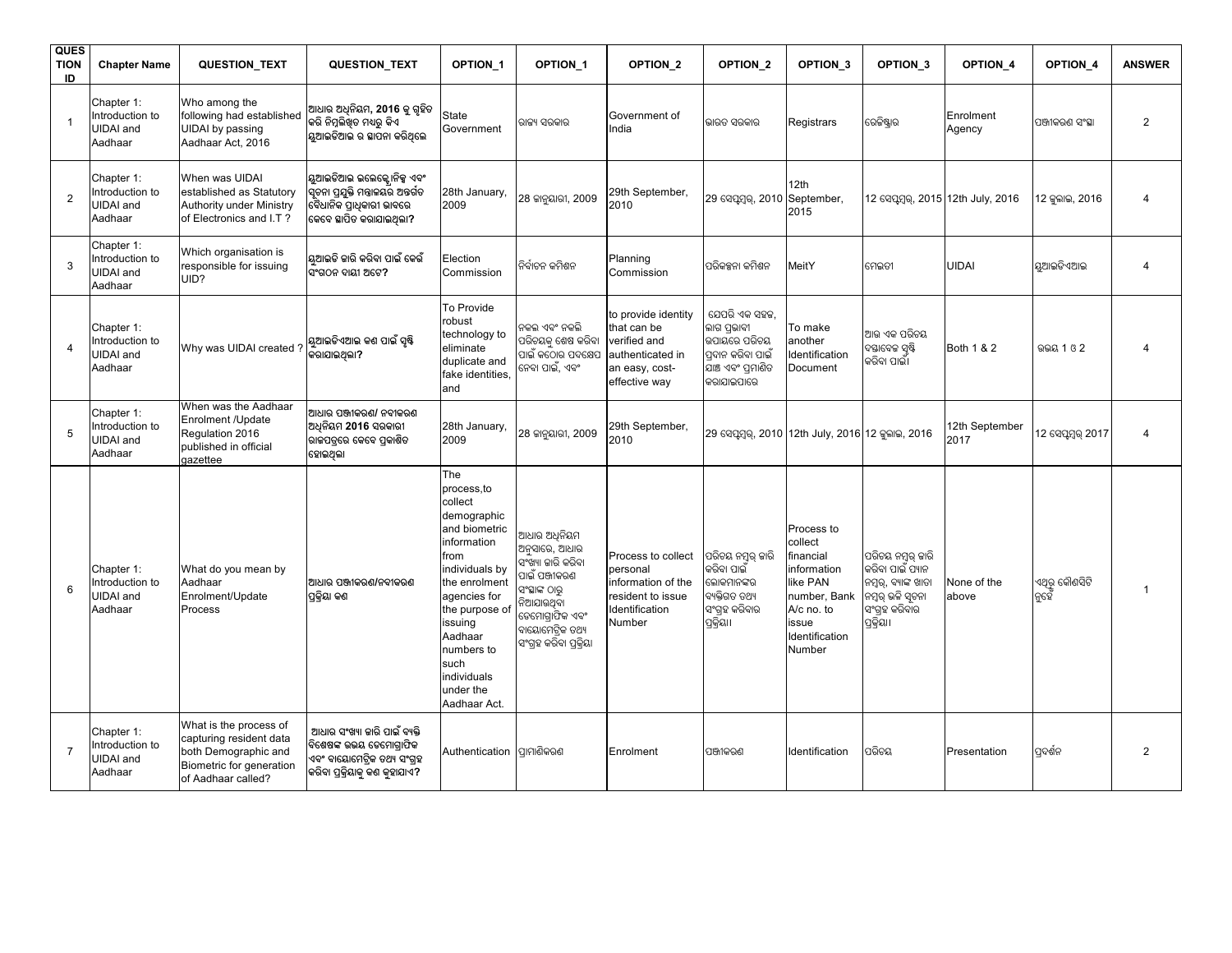| <b>QUES</b><br><b>TION</b><br>ID | <b>Chapter Name</b>                                         | <b>QUESTION TEXT</b>                                                                                                                                            | <b>QUESTION TEXT</b>                                                                                                                                  | <b>OPTION 1</b>       | <b>OPTION 1</b> | <b>OPTION 2</b>                  | <b>OPTION 2</b>   | OPTION 3                               | <b>OPTION 3</b>               | <b>OPTION 4</b>                  | <b>OPTION 4</b> | <b>ANSWER</b>  |
|----------------------------------|-------------------------------------------------------------|-----------------------------------------------------------------------------------------------------------------------------------------------------------------|-------------------------------------------------------------------------------------------------------------------------------------------------------|-----------------------|-----------------|----------------------------------|-------------------|----------------------------------------|-------------------------------|----------------------------------|-----------------|----------------|
| 8                                | Chapter 1:<br>ntroduction to<br>JIDAI and<br>Aadhaar        | is any entity<br>authorised or recognised<br>by the Authority for the<br>purpose of enrolling<br>individuals through<br>Enrolment Agency.                       | ନାମାଙ୍କନ ଏଜେନ୍ଦି<br>ମାଧ୍ୟମରେ ଲୋକମାନଙ୍କ ନାମ<br>ପଞ୍ଜୀକରଣ କରିବା ଉଦ୍ଦେଶ୍ୟରେ<br>ପାଧକରଣ ହାରା ପାଧିକୃତ କିମ୍ବା<br>ମାନ୍ୟତା ପାସ୍ତ କୌଣସି ୟୁନିଟ୍ ଅଟେ।              | Introducer            | ପରିଚୟକର୍ତ୍ତା    | Enrolling agency                 | ପଞ୍ଜୀକରଣ ସଂସ୍ଥା   | Agency                                 | ସଂସ୍ଥା                        | Registrar                        | ରେଜିଷ୍ଟାର       | $\overline{4}$ |
| 9                                | Chapter 1:<br>ntroduction to<br><b>JIDAI</b> and<br>Aadhaar | is any entity<br>engaged by the Registrar<br>for the purpose of<br>enrolling<br>individuals.                                                                    | ବ୍ୟକ୍ତିଙ୍କ ପଞ୍ଜୀକରଣ କରିବା<br>ଭଦ୍ଦେଶ୍ୟରେ  ରେଜିଷ୍ଟାର ଦ୍ୱାରା ନିଯ୍ତ Introducer<br>କରାଯାଇଥିବା କୌଣସି ସଂସ୍ଥା                                                 |                       | ପରିଚୟକର୍ତ୍ତା    | Enrolment Agency ପଞ୍ଜୀକରଣ ସଂସ୍ଥା |                   | Supervisor/Op<br>erator                | ଅଧ୍ୟକ୍ଷ / ଅପରେଟର              | Registrar                        | ରେଜିଷ୍ଟାର       | $\mathbf{2}$   |
| 10                               | Chapter 1:<br>ntroduction to<br><b>JIDAI</b> and<br>Aadhaar | The Verifier/Certifier is<br>the personnel appointed<br>by<br>for<br>verification of documents<br>at enrolment centres.                                         | ସତ୍ୟାପନକର୍ତ୍ତା / ପ୍ରମାଶକ ନାମାଙ୍କନ<br>କେନ୍ଦରେ ଦଷ୍ଟାବିଜର ସତ୍ୟାପନ ପାଇଁ<br>ଦ୍ୱାରା ନିଯୁକ୍ତ<br>କରାଯାଇଥା <del>ତ</del> ି l                                    | Operator              | ଅପରେଟର୍         | Introducer                       | ପରିଚୟକର୍ତ୍ତା      | Registrars                             | ରେଜିଷ୍ଟାର                     | Enrolling agency ପଞ୍ଜୀକରଣ ସଂସ୍ଥା |                 | 3              |
| 11                               | Chapter 1:<br>ntroduction to<br><b>JIDAI</b> and<br>Aadhaar | is the place<br>where the Aadhaar<br>Enrolment/Update is<br>conducted by Certified<br>Operator/Supervisor                                                       | ସେହି ସ୍ଥାନ ଅଟେ<br>ଯାହା ଆଧାର ପଞ୍ଜୀକରଣ/ନବୀକରଣ<br>ପ୍ରମାଶିତ ଅପରେଟର / ଅଧ୍ୟକ୍ଷଙ୍କ<br>ବାରା ଆୟୋଜିତ କରାଯାଏ                                                     | Enrolment<br>Center   | ପଞ୍ଜୀକରଣ କେନ୍ଦ  | Exam Center                      | ପରୀକ୍ଷା କେନ୍ଦ     | Hospital                               | ଡାକ୍ତରଖାନା                    | School                           | ବିଦ୍ୟାଳୟ        | $\mathbf{1}$   |
| 12                               | Chapter 1:<br>ntroduction to<br>JIDAI and<br>Aadhaar        | is a certified<br>personnel employed by<br><b>Enrolment Agencies to</b><br>execute the process of<br>enrolment /update at the<br>enrolment centers              | ନାମାଙ୍କନ କେନ୍ଦରେ<br>ନାମାଙ୍କନ / ଅଦ୍ୟତନର ପ୍ରକିୟା<br>ନିଷାଦିତ କରିବା ପାଇଁ ନାମାଙ୍କନ<br>ଏଜେନିଙ୍କ ହାରା ନିୟୋକିତ ଏକ<br>ପଞ୍ଜୀକୃତ କର୍ମଚାରୀ ଅଟେ                    | Enrolment<br>Operator | ନାମାଙ୍କନ ଅପରେଟର | Enrolment<br>Supervisor          | ନାମାଙ୍କନ ପରିଦର୍ଶକ | Introducer                             | ପରିଚୟକର୍ତ୍ତା                  | Both 1 & 2                       | ଉଭୟ 1 ଓ 2       | $\overline{4}$ |
| 13                               | Chapter 1:<br>ntroduction to<br>JIDAI and<br>Aadhaar        | Who among the<br>following ensures that<br>only trained and certified<br>persons handle the<br>enrolment/update<br>process?                                     | ନିମ୍ନଲିଖିତ ମଧ୍ୟର କେବଳ ପ୍ରଶିକ୍ଷିତ<br>ଏବଂ ପମାଣିତ ବ୍ୟିକ୍ତି<br>ପଞ୍ଜୀକରଣ/ନବୀକରଣ ପ୍ରକ୍ରିୟା<br>ସଷ୍ପଳିବା କାମ କିଏ ସ୍ନିଷ୍ଟିତ<br>କରିଥାଏ ?                        | <b>UIDAI</b>          | ୟଆଇଡିଏଆଇ        | Operator                         | ଅପରେଟର୍           | Supervisor                             | ଅଧ୍ୟକ୍ଷ                       | Enrolment<br>Agency              | ପଞ୍ଜୀକରଣ ସଂସ୍ଥା | $\overline{4}$ |
| 14                               | Chapter 1:<br>ntroduction to<br>JIDAI and<br>Aadhaar        | is<br>responsible to conduct<br>the Certification exam for<br>the role of<br>Operator/Supervisor                                                                | ଅପରେଟର /<br>ପରିଦର୍ଶକର  ପରୀକ୍ଷା ଆୟୋକିତ<br>କରିବା ପାଇଁ ଦାୟୀ ଅଟେ।                                                                                         | Introducer            | ପରିଚୟକର୍ତ୍ତା    | Enrolment Agency ପଞ୍ଜୀକରଣ ସଂସା   |                   | Testing and<br>Certification<br>Agency | ପରୀକ୍ଷଣ ଏବଂ<br>ପମାଣିତ ଏଜେନ୍ଦି | Registrar                        | ରେଜିଷ୍ଟାର       | 3              |
| 15                               | Chapter 1:<br>ntroduction to<br><b>JIDAI</b> and<br>Aadhaar | is a person<br>registered with the<br><b>Registrar and Authority</b><br>who confirms the identity<br>of a person who does<br>not have any valid POI<br>and POA. | ଏକ ବ୍ୟକ୍ତି ଅଟନ୍ତି ଯିଏ<br>ରେଜିଷ୍ଟାର ଏବଂ ପାଧକରଣ ସହ<br>ପଞ୍ଜୀକତ ହୋଇ ବ୍ୟକ୍ତିବିଶେଷଙ୍କ<br>ପରିଚୟର ପୃଷ୍ଟି କରତି ଯାହା ପାଖରେ<br>କୌଣସି ବୈଧ ପିଓଆଇ ଏବଂ ପିଓଏ<br>ନଥାଏ। | Operator              | ଅପରେଟର          | Introducer                       | ପରିଚୟକର୍ତ୍ତା      | Enrolling<br>agency                    | ପଞ୍ଜୀକରଣ ସଂସ୍ଥା               | Agency                           | ସଂସ୍ଥା          | $\mathfrak{p}$ |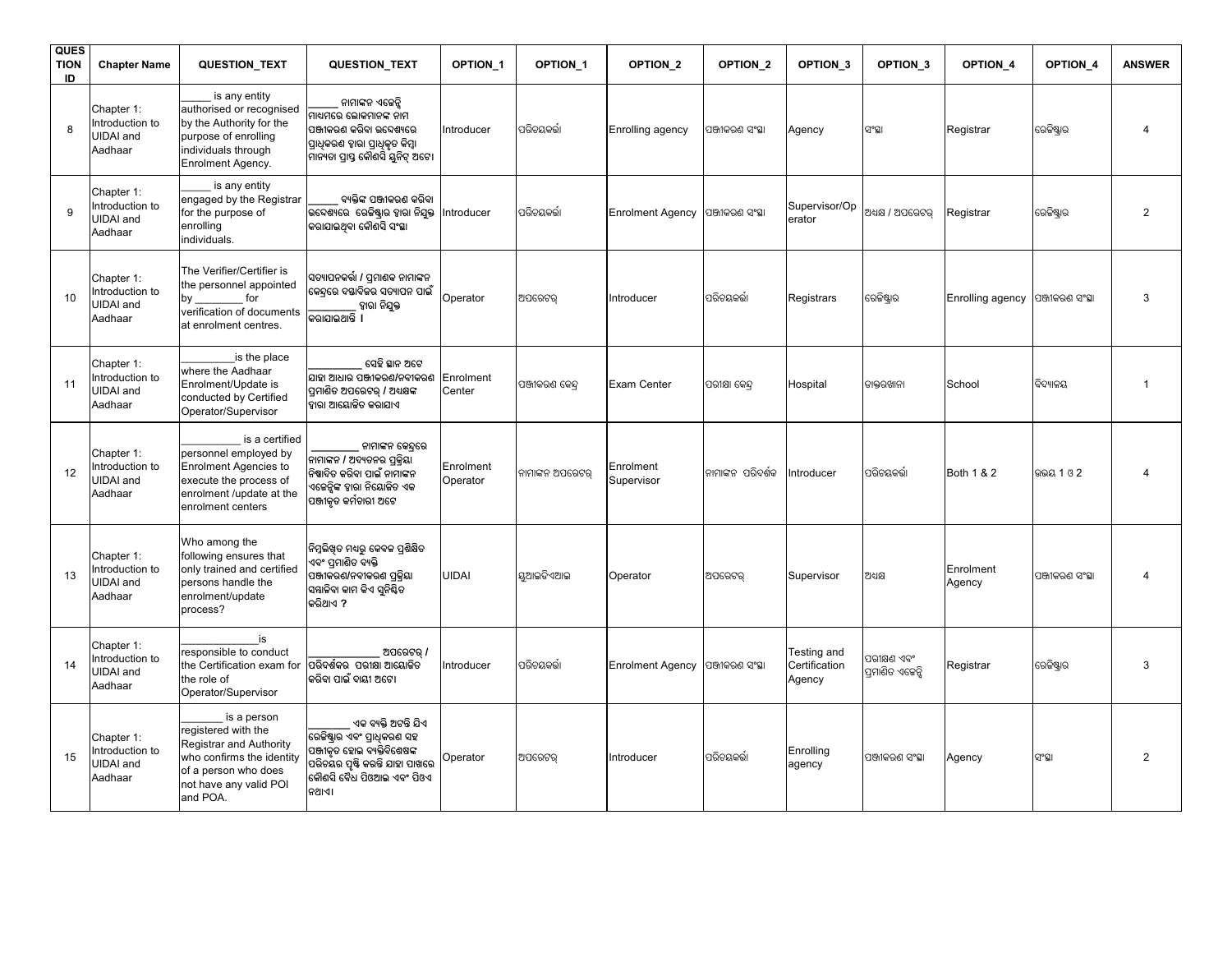| <b>QUES</b><br><b>TION</b><br>ID | <b>Chapter Name</b>                                          | QUESTION_TEXT                                                                                                                                                                                                                               | QUESTION_TEXT                                                                                                                                                      | OPTION <sub>1</sub>                                            | OPTION <sub>1</sub>                                         | OPTION_2                                                                                                                                                                                                                                                      | OPTION_2                                                                                                                         | OPTION <sub>3</sub>                             | OPTION <sub>3</sub>                               | OPTION <sub>4</sub>  | OPTION_4                | <b>ANSWER</b>  |
|----------------------------------|--------------------------------------------------------------|---------------------------------------------------------------------------------------------------------------------------------------------------------------------------------------------------------------------------------------------|--------------------------------------------------------------------------------------------------------------------------------------------------------------------|----------------------------------------------------------------|-------------------------------------------------------------|---------------------------------------------------------------------------------------------------------------------------------------------------------------------------------------------------------------------------------------------------------------|----------------------------------------------------------------------------------------------------------------------------------|-------------------------------------------------|---------------------------------------------------|----------------------|-------------------------|----------------|
| 16                               | Chapter 1:<br>Introduction to<br><b>UIDAI</b> and<br>Aadhaar | is a person<br>registered with the<br>Registrar and Authority<br>who confirms the identity<br>of a person who does<br>not have any valid POI<br>and POA.                                                                                    | ଏକ ବ୍ୟକ୍ତି ଅଟନ୍ତି ଯିଏ<br>ରେଜିଷ୍ଟାର ଏବଂ ପାଧିକରଣ ସହ<br>ପଞ୍ଜୀକୃତ ହୋଇ ବ୍ୟକ୍ତିବିଶେଷଙ୍କ<br>ପରିଚୟର ପଷ୍ଟି କରନ୍ତି ଯାହା ପାଖରେ<br>କୌଣସି ବୈଧ ପିଓଆଇ ଏବଂ ପିଓଏ<br>ନଥାଏ।           | Operator                                                       | ଅପରେଟର୍                                                     | Introducer                                                                                                                                                                                                                                                    | ପରିଚୟକର୍ତ୍ତା                                                                                                                     | Enrolling<br>agency                             | ପଞ୍ଜୀକରଣ ସଂସ୍ଥା                                   | Agency               | ସଂସ୍ଥା                  | $\overline{2}$ |
| 17                               | Chapter 1:<br>Introduction to<br><b>UIDAI</b> and<br>Aadhaar | Who are applicable to<br>can get the Aadhaar<br>Enrolment/Update done?                                                                                                                                                                      | ଆଧାର ପଞ୍ଜୀକରଣ/ ନବୀକରଣ<br>ପାଇଁ କିଏ ପ୍ରକ୍ଷୟ ?                                                                                                                        | Operator                                                       | ଅପରେଟର                                                      | An individual who<br>has resided in<br>India for a period<br>or periods<br>amounting in all to<br>one hundred and<br>eighty-two days<br>(182) or more in<br>the twelve months<br>immediately<br>preceding the date<br>of application for<br>Aadhaar enrolment | ଯେଉଁ ବ୍ୟକ୍ତି ଆଧାର<br>ପଞ୍ଜୀକରଣ ତାରିଖର<br>ପର୍ବରୁ ୧୨ ମାସ<br>ମଧ୍ୟରେ ଏକଶହ ଏବଂ<br>ବୟାଅଶୀ ଦିନ ବା<br>ତାଠାରୁ ଅଧିକ ଦିନ<br>ଭାରତରେ ରହିଥିବେ । | <b>NRI</b>                                      | ପବାସୀ ଭାରତୀୟ                                      | None of the<br>above | ଏଥିରୁ କୌଣସିଟି<br>ନୁହେଁ  | $\overline{2}$ |
| 18                               | Chapter 1:<br>Introduction to<br><b>UIDAI</b> and<br>Aadhaar | Enrolment Identification<br>Number (EID) is ___-<br>digit number allocated to<br>residents at the time of<br>enrolment.                                                                                                                     | ପଞ୍ଜୀକରଣ ସମୟରେ ନିର୍ଦ୍ଧାରିତ<br>ହୋଇଥବା ପଞ୍ଜୀକରଣ ପରିଚୟ ନଂ<br>(ଇଆଇଡି) ----- ଅଙ୍କ ବିଶିଷ୍ଟ ସଂଖ୍ୟା<br>ଅଟେ                                                                 | 10                                                             | 10                                                          | 12                                                                                                                                                                                                                                                            | 12                                                                                                                               | 15                                              | 15                                                | 28                   | 28                      | $\overline{4}$ |
| 19                               | Chapter 1:<br>Introduction to<br><b>UIDAI</b> and<br>Aadhaar | Resident is an individual<br>who has resided in India<br>for a period or periods<br>amounting in all to ___<br>days or more in the<br>twelve months<br>immediately preceding<br>the date of application<br>for Aadhaar<br>Enrolment/Update. | ବାସିନ୍ଦା ଏକ ବ୍ୟକ୍ତି ଅଟନ୍ତି ଯିଏ<br>ଆଧାର ପଞ୍ଜୀକରଣ / ନବୀକରଣ<br>କରିବା ପାଇଁ ଆବେଦନ ତାରିଖରୁ ପୂର୍ବ<br>୧ ୨ମାସରେ<br>ଦିନ କିମ୍ବା<br>ତାହାଠାରୁ ଅଧିକ ଅବଧି ପାଇଁ<br>ଭାରତରେ ରହିଥିବେ। | 32                                                             | 32                                                          | 61                                                                                                                                                                                                                                                            | 61                                                                                                                               | 123                                             | 123                                               | 182                  | 182                     | 4              |
| 20                               | Chapter 1:<br>Introduction to<br><b>UIDAI</b> and<br>Aadhaar | Which of the following<br>contact numbers can a<br>resident call for<br>resolutions to their<br>concerns or grievances<br>related to Aadhaar?                                                                                               | ନିମ୍ନଲିଖିତ ମଧ୍ୟରୁ କେଉଁ ନମ୍ବର୍<br>ବ୍ୟବହାର କରି ଆଧାର ସମ୍ବନ୍ଧିତ ତଥ୍ୟ<br>ଏବଂ ଅଭିଯୋଗର ସମାଧାନ ପାଇଁ<br>ଯାଣି ପାରିବେ?                                                        | 1947                                                           | 1947                                                        | 2009                                                                                                                                                                                                                                                          | 2009                                                                                                                             | 140                                             | 140                                               | 108                  | 108                     | $\mathbf{1}$   |
| 21                               | Chapter 1:<br>Introduction to<br><b>UIDAI</b> and<br>Aadhaar | Aadhaar is unique<br>because                                                                                                                                                                                                                | ଆଧାର ସ୍ୱତନ୍ତ୍ର ଅଟେ କାରଣ                                                                                                                                            | No two<br>residents will<br>have the<br>same Aadhaai<br>number | କୌଣସି ଦୁଇ<br>ବାସିନ୍ଦାଙ୍କର ଆଧାର<br>ନମ୍ବର ସଂଖ୍ୟା ସମାନ<br>ନଥାଏ | A family can get a<br>unique recognized<br>ID                                                                                                                                                                                                                 | ଏକ ପରିବାରରକୁ ଏକ<br>ସ୍ୱତନ୍ତ୍ର ମାନ୍ୟତା ପ୍ରାପ୍ତ<br>ଆଇଡି ମିଳି ପାରେ                                                                   | A person can<br>avail two<br>Aadhaar<br>numbers | ଏକ ବ୍ୟକ୍ତି ଦଇଟି<br>ଆଧାର ନମ୍ବରର ଲାଭ<br>ଉଠାଇ ପାରିବେ | None of the<br>above | ଏଥ୍ୟରୁ କୌଣସିଟି<br>ନୁହେଁ | $\mathbf{1}$   |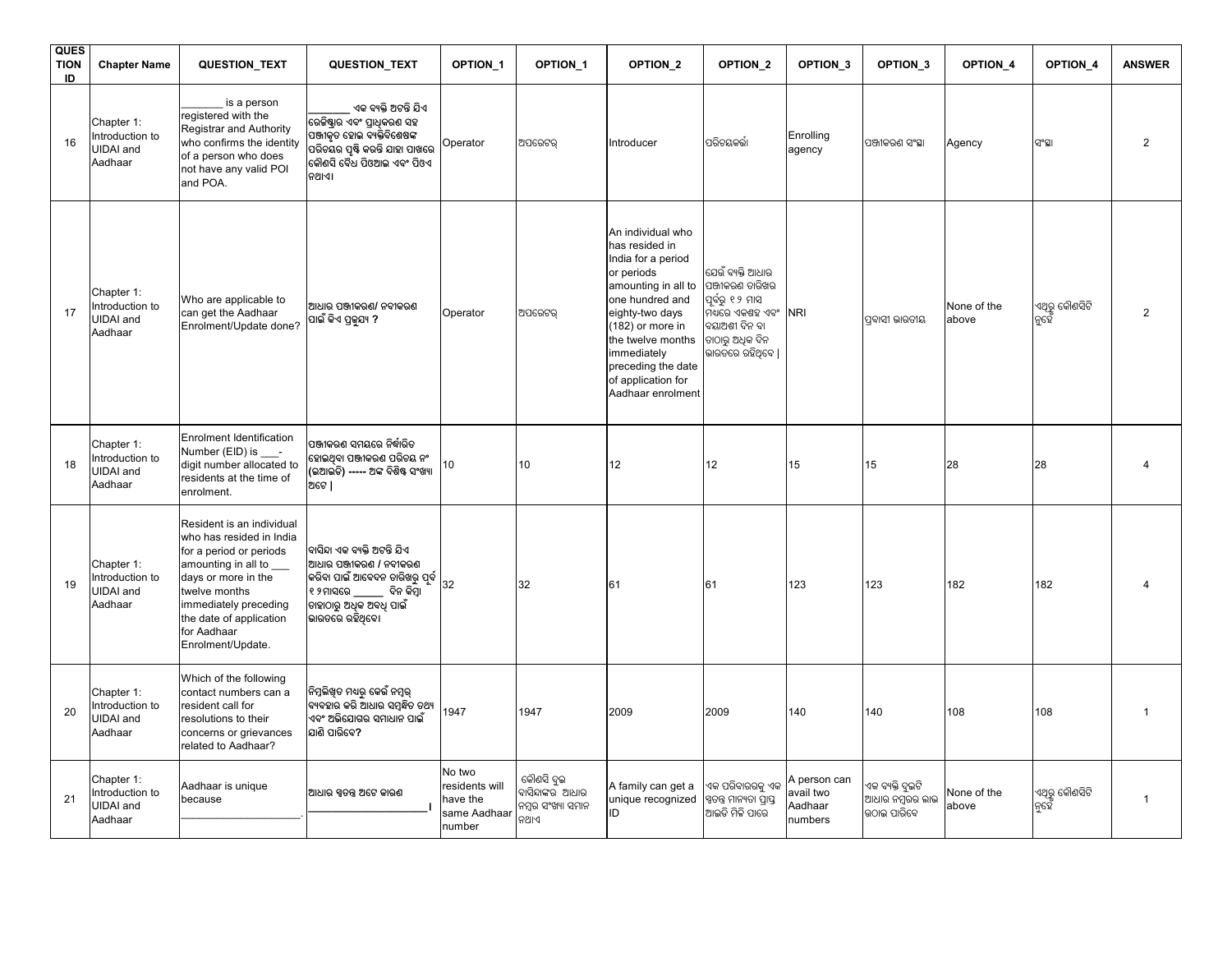| QUES<br><b>TION</b><br>ID | <b>Chapter Name</b>                                               | QUESTION_TEXT                                                                                                                                        | QUESTION_TEXT                                                                                                                                                          | OPTION <sub>1</sub>                                           | OPTION <sub>1</sub>                                | OPTION <sub>2</sub>                                                                                              | OPTION <sub>2</sub>                                                                       | OPTION <sub>3</sub>                                  | OPTION <sub>3</sub>                                       | OPTION_4                                                                                       | OPTION_4                                                                   | <b>ANSWER</b>           |
|---------------------------|-------------------------------------------------------------------|------------------------------------------------------------------------------------------------------------------------------------------------------|------------------------------------------------------------------------------------------------------------------------------------------------------------------------|---------------------------------------------------------------|----------------------------------------------------|------------------------------------------------------------------------------------------------------------------|-------------------------------------------------------------------------------------------|------------------------------------------------------|-----------------------------------------------------------|------------------------------------------------------------------------------------------------|----------------------------------------------------------------------------|-------------------------|
| 22                        | Chapter 1:<br>Introduction to<br><b>JIDAI</b> and<br>Aadhaar      | Which of the following is<br>NOT a component of<br>enrollment setup?                                                                                 | ନିମ୍ନଲିଖିତ ମଧ୍ୟର୍ କେଉଁ ଉପାଦାନ<br>ପଞ୍ଜୀକରଣ ସେଟଅପ ର ଅଂଶ<br>ବିଶେଷ ନହେଁ ?                                                                                                  | Computer                                                      | କମ୍ପ୍ୟୁଟର୍                                         | <b>Biometric device</b>                                                                                          | ମୟୋମେଟ୍ରିକ୍<br>ଟିଭାଇସ                                                                     | Bomb detector ବମ୍ବ ଡିଟେକ୍ଟର                          |                                                           | Iris scanner                                                                                   | ଆଇରିସ ସ୍କ୍ୟାନର                                                             | 3                       |
| 23                        | Chapter 1:<br>Introduction to<br><b>JIDAI</b> and<br>Aadhaar      | Which of the given is<br>true about Aadhaar?                                                                                                         | ଏହା ମଧ୍ୟରୁ କେଉଁଠି ଆଧାର<br>ବିଷୟରେ ଠିକ ଅଟେ?                                                                                                                              | An individual<br>can obtain<br>multiple<br>Aadhaar<br>numbers | ଏକ ବ୍ୟକ୍ତି ଏକାଧକ<br>ଆଧାର ନମ୍ବର୍ ପ୍ରାସ୍ତ<br>କରିପାରେ | Aadhaar collects<br>financial<br>information of<br>residents                                                     | ଆଧାର ବାସିନ୍ଦାଙ୍କ<br>ଆର୍ଥିକ ସ୍ୱଚନା ସଂଗ୍ରହ<br>ନରେ                                           | Aadhaar can<br>be used as<br>Proof of<br>Citizenship | ଆଧାର ନାଗରିକତାର<br>ପ୍ରମାଣ ସ୍ୱରୂପ<br>ବ୍ୟବହାର କରାଯାଇ<br>ପାରେ | Aadhaar enables<br>esident's<br>identification<br>subject to<br>successful<br>'Authentication" | ଆଧାର ସଫଳ<br>"ପ୍ରାମାଶିକରଣ"<br>ଦ୍ୱାରା ନିବାସୀଙ୍କ<br>ପରିଚୟକୁ ସମର୍ଥ<br>କରିଥାଏ । | $\overline{\mathbf{4}}$ |
| 24                        | Chapter 1:<br>Introduction to<br><b>JIDAI</b> and<br>Aadhaar      | Aadhaar uses which of<br>the given to uniquely<br>identify the resident?                                                                             | ଆଧାର କେଉଁ ପକାରର ବ୍ୟବସ୍ଥା<br>ହାରା ବ୍ୟକ୍ତିଙ୍କର ଅଦ୍ୱିତୀୟ  ପରିଚୟ<br>ପାଇବା ପାଇଁ ଦିଆଯାଇଛି?                                                                                   | Name and<br>Address of the<br>resident                        | ହାସିନ୍ଦାଙ୍କ ନାମ ଏବଂ<br>ଠିକଣା                       | <b>Fingerprints</b>                                                                                              | ଆଙ୍ଗ୍ରିର ଚିହ୍ନ                                                                            | Iris                                                 | ଆଖିର ପୁତଳୀ                                                | Both 2 & 3                                                                                     | ଉଭୟ 2 ଏବଂ 3                                                                | 4                       |
| 25                        | Chapter 1:<br>Introduction to<br><b>JIDAI</b> and<br>Aadhaar      | Which of the given is<br>true about Aadhaar?                                                                                                         | ଏହା ମଧ୍ୟରୁ କେଉଁଠି ଆଧାର<br>ବିଷୟରେ ଠିକ୍ ଅଟେ?                                                                                                                             | It is just<br>another card                                    | ଏହା କେବଳ ଏକ ଅନ୍ୟ<br>କାର୍ଡ୍ ଅଟେ                     | Will collect and<br>record<br>demographic and<br>biometric<br>information for<br>generation of<br>Aadhaar Number | ଆଧାର ନମ୍ବର୍  ଜାରି<br>ପାଇଁ ଜନସାଙ୍ଗିକୀୟ<br>ଏବଂ ବାୟୋମେଟିକ<br>ସ୍ତନା ସଂଗହ ଏବଂ<br>ରେକର୍ଡ୍ କରିବ। | Aadhaar will<br>replace all<br>other IDs             | ଆଧାର ଅନ୍ୟ ସମସ୍ତ<br>ଆଇଡିକ୍ ପ୍ରତିସ୍ଥାପିତ<br>କରିବ            | Will collect<br>profiling<br>nformation,<br>such as caste,<br>religion,<br>language            | ଜାତି, ଧର୍ମ, ଭାଷା<br>ଭଳି ପ୍ରୋଫାଇଲିଙ୍ଗ<br>ସ୍ୱଚନା ସଂଗ୍ରହ କରିବ।                | $\overline{2}$          |
| 26                        | Chapter 1:<br>Introduction to<br><b>JIDAI</b> and<br>Aadhaar      | is a<br>document to convey the<br>Aadhaar number to a<br>resident.                                                                                   | କୌଣସି<br>ବ୍ୟକ୍ତିଙ୍କ ତାଙ୍କ ଆଧାର ନମ୍ବର<br>ଯୋଗାଁଇବା ପାଇଁ ଏକ ଡକ୍ୟୁମେଷ<br>ଅଟେ।                                                                                              | Aadhaar letter                                                | ଆଧାର ପତ୍ର                                          | <b>CIDR</b>                                                                                                      | ସିଆଇଡିଆର                                                                                  | <b>UID</b>                                           | ୟଆଇଡି                                                     | Aadhaar number                                                                                 | ଆଧାର ସଂଖ୍ୟା                                                                | $\mathbf{1}$            |
| 27                        | Chapter 1:<br>Introduction to<br><b>JIDAI</b> and<br>Aadhaar      | Aadhaar will be used to<br>prove citizenship.                                                                                                        | ନାଗରିକତା ପ୍ରମାଣ କରିବା ପାଇଁ<br>ଆଧାରର ବ୍ୟବହାର କରାଯିବ।                                                                                                                    | <b>TRUE</b>                                                   | ଠିକ୍                                               | <b>FALSE</b>                                                                                                     | ଭୁଲ୍                                                                                      |                                                      |                                                           |                                                                                                |                                                                            | $\overline{2}$          |
| 28                        | Chapter 1:<br>ntroduction to<br><b>JIDAI</b> and<br>Aadhaar       | Aadhaar will cover all<br>residents of India who<br>are residing in India for<br>180 days from the date<br>of Aadhaar<br>enrolment/update            | ଯେଉଁ ନାଗରିକ ଆଧାର<br>ପଞ୍ଜୀକରଣ/ନବୀକରଣ ଦିନ ପର୍ବରୂ<br>180 ଦିନ ଭାରତରେ ବସବାସ<br>କରିଥାନ୍ତି ସେହି ସମଷ୍ତ ବାସିନ୍ଦାଙ୍କ<br>ଆଧାର ମିଳିଥାଏ                                             | <b>TRUE</b>                                                   | ଠିକ୍                                               | <b>FALSE</b>                                                                                                     | ଭୁଲ୍                                                                                      |                                                      |                                                           |                                                                                                |                                                                            | 1                       |
| 29                        | Chapter 1:<br>Introduction to<br><b>JIDAI</b> and<br>Aadhaar      | The vision of UIDAI is to<br>empower residents of<br>India with a unique<br>identity and a digital<br>platform to authenticate<br>anytime, anywhere. | ୟଆଇଡିଆଇର ଦୃଷ୍ଟି କୋଣରେ<br>ଭାରତର ସମୟ ବାସିନ୍ଦାକ୍ ଏକ ସ୍ୱତନ୍ତ୍ର<br>ପରିଚୟ ଏବଂ ଯେ କୌଣସି<br>ସମୟରେ ଯେ କୌଣସିଠାରେ<br>ପାମାଣିକତ କରିବା ସହ ଏକ<br>ତିକିଟାଲ୍ ମଞ୍ଚର  ସଶକ୍ତିକରଣ<br>କରିଥାଏ। | <b>TRUE</b>                                                   | ଠିକ୍                                               | <b>FALSE</b>                                                                                                     | ଭୁଲ୍                                                                                      |                                                      |                                                           |                                                                                                |                                                                            | $\mathbf{1}$            |
| 30                        | Chapter 1:<br>Introduction to<br><b>JIDAI</b> and<br>Aadhaar      | Aadhaar is a 15-digit<br>number.                                                                                                                     | ଆଧାର 15 ଅଙ୍କ ବିଶିଷ୍ଟ ନମ୍ବର୍ ଅଟେ। TRUE                                                                                                                                  |                                                               | ଠିକ୍                                               | <b>FALSE</b>                                                                                                     | ଭୁଲ୍                                                                                      |                                                      |                                                           |                                                                                                |                                                                            | $\overline{2}$          |
| 31                        | Chapter 2: Child<br><b>Enrolment Lite</b><br><b>Client Manual</b> | What is the operating<br>system used in Child<br><b>Enrolment Lite Client?</b>                                                                       | ଚାଇଲୁ ଏନରୋଲମେଷ୍ଟ ଲାଇଟ୍<br>କ୍ଲାଏକରେ କେଉଁ ଅପରେଟିଂ ସିଷ୍ଟମ୍<br>ବ୍ୟବହାର କରାଯାଇଥାଏ ?                                                                                         | Windows                                                       | <u>ଓ</u> ିଷୋକ୍                                     | iOS                                                                                                              | iOS                                                                                       | Linux                                                | ଲିନକ୍କ                                                    | Android                                                                                        | ଆଷ୍ଟ୍ରଏଡ୍                                                                  | $\overline{4}$          |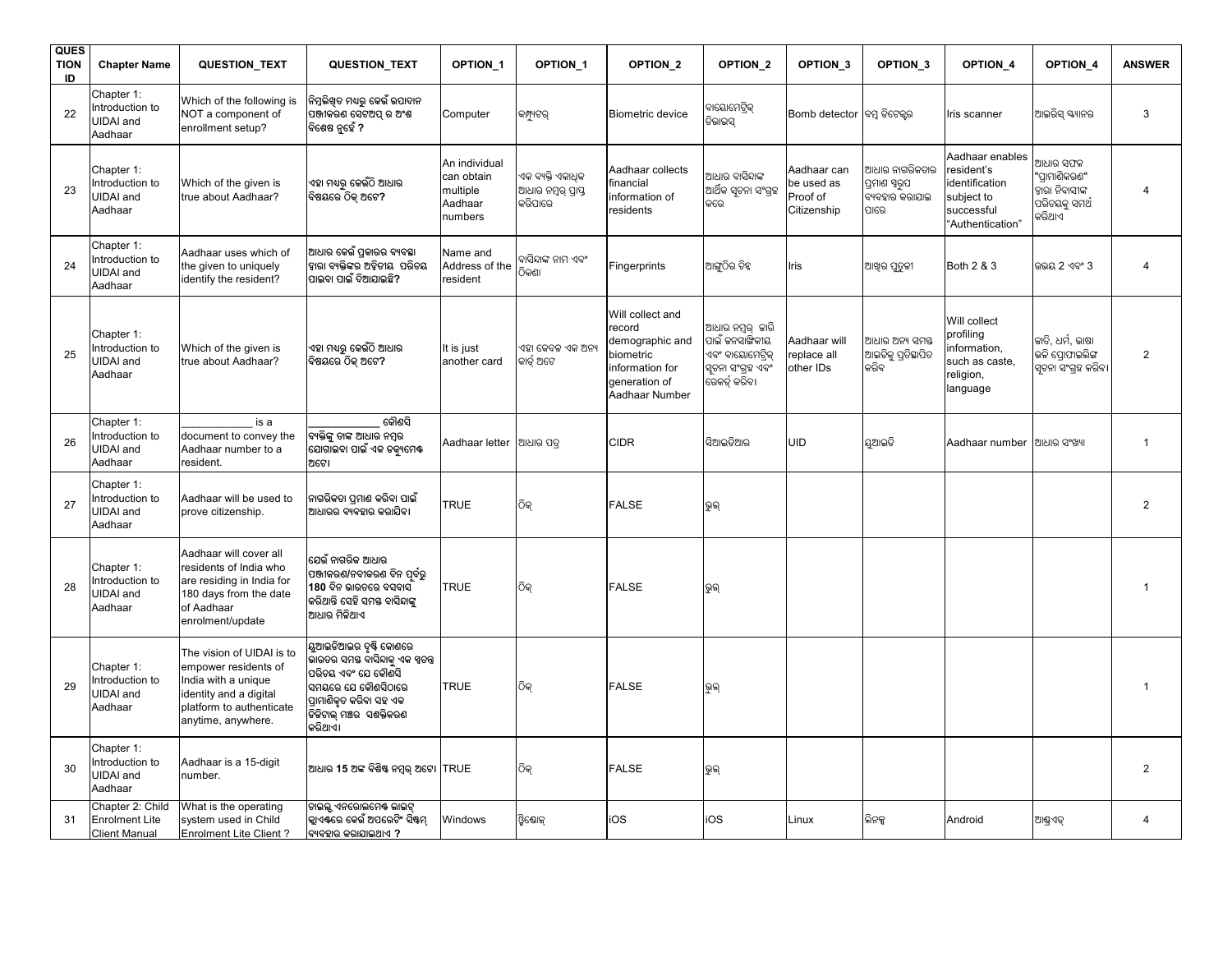| QUES<br><b>TION</b><br>ID | <b>Chapter Name</b>                                               | <b>QUESTION TEXT</b>                                                                                      | <b>QUESTION TEXT</b>                                                                                  | <b>OPTION 1</b>                                  | <b>OPTION 1</b>                           | OPTION <sub>2</sub>                                              | <b>OPTION 2</b>                                                     | OPTION 3                                                       | OPTION 3                                                              | OPTION 4                                                                                  | OPTION 4                                                                   | <b>ANSWER</b>  |
|---------------------------|-------------------------------------------------------------------|-----------------------------------------------------------------------------------------------------------|-------------------------------------------------------------------------------------------------------|--------------------------------------------------|-------------------------------------------|------------------------------------------------------------------|---------------------------------------------------------------------|----------------------------------------------------------------|-----------------------------------------------------------------------|-------------------------------------------------------------------------------------------|----------------------------------------------------------------------------|----------------|
| 32                        | Chapter 2: Child<br><b>Enrolment Lite</b><br>Client Manual        | What are the documents<br>to be collected for<br>enrolment in Child<br><b>Enrolment Lite Client?</b>      | ଚାଇଲ ଏନରୋଲମେଷ ଲାଇଟ<br>କ୍ଲାଏକରେ ତାଲିକାଭ଼ିକ ପାଇଁ କେଉଁ<br>ଦଲିଲ ସଂଗ୍ରହ କରାଯାଇଥାଏ ?                        | POI                                              | POI (ପରିଚୟ ପ୍ରମାଣ)                        | <b>POA</b>                                                       | POA (ଠିକଣା<br>ସମାଣ)                                                 | POR                                                            | POR (ନିବାସ<br>ପ୍ରମାଣ)                                                 | None of these                                                                             | ଉପରୋକ୍ତ ମଧ୍ୟରୁ<br>କୌଣସିଟି ନହେଁ                                             | 3              |
| 33                        | Chapter 2: Child<br><b>Enrolment Lite</b><br>Client Manual        | Who can get enrolled in<br><b>Child Enrolment Lite</b><br>Client?                                         | କିଏ  ଚାଇଲୁ ଏନରୋଲମେଷ୍ଟ ଲାଇଟ୍<br>କ୍ୟାଏଷରେ ତାଲିକାଭକ୍ତ<br>ହୋଇପାରିବେ?                                      | children less<br>than 5 years<br>of age          | 5 ବର୍ଷ ବୟସରୁ କମ୍<br>ବୟସର ଶିଶ              | children more than<br>5 years of age                             | 5 ବର୍ଷ ବୟସରୁ ଅଧିକ<br>ବୟସର ଶିଶ୍                                      | Any age                                                        | ଯେ କୌଣସି ବୟସ                                                          | None of these                                                                             | ଉପରୋକ୍ତ ମଧ୍ୟରୁ<br>କୌଣସିଟି ନୁହେଁଁ                                           | $\mathbf{1}$   |
| 34                        | Chapter 2: Child<br><b>Enrolment Lite</b><br>Client Manual        | Name the device used<br>for enrolment in Child<br>Enrolment Lite Client?                                  | ଚାଇଲ୍ଲ ଏନରୋଲମେଷ ଲାଇଟ୍<br>କ୍ଲାଏକରେ ତାଲିକାଭକ୍ତି ପାଇଁ କେଉଁ<br>ଡିଭାଇସ ବ୍ୟବହାର କରାଯାଏ  ?                   | Tablet                                           | ଟାବଲେଟ୍                                   | Laptop                                                           | ଲ୍ୟାପଟପ                                                             | Desktop                                                        | ଡେସ୍କଟପ୍                                                              | None of these                                                                             | ଉପରୋକ୍ତ ମଧ୍ୟରୁ<br>କୌଣସିଟି ନୁହେଁ                                            | $\mathbf{1}$   |
| 35                        | Chapter 2: Child<br><b>Enrolment Lite</b><br>Client Manual        | How is the packet<br>uploaded from Child<br>Enrolment Lite Client ?                                       | ଚାଇଲ୍ଲ ଏନରୋଲମେଷ ଲାଇଟ୍<br>କ୍ଲାଏଷ୍ଟର୍ କିପରି ପ୍ୟାକେଟ୍ ଅପଲୋଡ୍  Through SFTP  SFTP ମାଧ୍ୟମରେ<br>ହୋଇଥାଏ ?    |                                                  |                                           | Upload option in<br><b>Child Enrolment</b><br><b>Lite Client</b> | ଚାଇଲୁ<br>ଏନରୋଲମେଷ୍ଟ<br>ଲାଇଟ୍ କ୍ଲାଏଷ୍ଟରେ<br>ଅପଲୋଡ ବିଳକ୍ର<br>ମାଧ୍ୟମରେ | <b>Upload Portal</b>                                           | ଅପଲୋଡ ପୋଟାଲ                                                           | <b>None of these</b>                                                                      | ଉପରୋକ୍ତ ମଧ୍ୟର<br>କୌଶସିଟି ନୁହେଁ                                             | 2              |
| 36                        | Chapter 2: Child<br><b>Enrolment Lite</b><br><b>Client Manual</b> | Which of the following is<br>a feature of Child<br><b>Enrolment Lite Client?</b>                          | ନିମ୍ନଲିଖତ ମଧ୍ୟର ଚାଇଲ୍<br>ଏନରୋଲମେଷ ଲାଇଟ୍ କ୍ଲାଏଷର<br>ଏକ ଅଂଶ ?                                           | Child<br>Enrollment                              | ଶିଶୁ ତାଲିକାଭୁକ୍ତି                         | Information<br>sharing consent                                   | ସ୍ୱଚନା ଆଦାନ ପ୍ରଦାନ<br>ପାଇଁ ସମ୍ମତି                                   | Demographic<br>update                                          | ସାମାଜିକ<br>ପରିସଂଖ୍ୟାନ ଅଦ୍ୟତନ                                          | Biometric update                                                                          | ବାୟୋମେଟିକ୍<br>ଅଦ୍ୟତନ                                                       | $\mathbf{1}$   |
| 37                        | Chapter 2: Child<br><b>Enrolment Lite</b><br>Client Manual        | During enrolment in<br><b>Child Enrolment Lite</b><br>Client, tablet needs to<br>be connected to internet | ତାଲିକାଭକ୍ତି ସମୟରେ ଚାଇଲ୍<br>ଏନରୋଲମେଷ ଲାଇଟ କାଏଷ.<br>ଟାବଲେଟ ଇଷ୍ଠନେଟ ସହିତ ସଂଯକ୍ତ<br>ହେବା ଦରକାର?           | Yes                                              |                                           | <b>No</b>                                                        |                                                                     | Child<br><b>Enrolment Lite</b><br>Client also<br>works offline | ଚାଇଲ୍ଥ<br>ଏନରୋଲମେଷ୍ଟ<br>ଲାଇଟ କ୍ଲାଏଷ୍ଟ ମଧ୍ୟ<br>ଅଫଲାଇନରେ କାର୍ଯ୍ୟ<br>କରେ | <b>None of these</b>                                                                      | ଉପରୋକ୍ତ ମଧ୍ୟର<br>କୌଶସିଟି ନୁହେଁ                                             | $\mathbf{1}$   |
| 38                        | Chapter 2: Child<br><b>Enrolment Lite</b><br>Client Manual        | Can child get enrolled if<br>aadhaars of both<br>parents are unavailable?                                 | ଯଦି ଭଭୟେ ପିତାମାତାଙ୍କର ଆଧାର<br>ଭପଲକ୍ଷ ନଥାଏ ତେବେ ଶିଶ୍<br>ତାଲିକାଭକ୍ତ ହୋଇପାରିବ କିଁ ?                      | No                                               | ନା                                        | Yes                                                              |                                                                     |                                                                |                                                                       |                                                                                           |                                                                            | $\mathbf{1}$   |
| 39                        | Chapter 2: Child<br><b>Enrolment Lite</b><br><b>Client Manual</b> | If the name of child is not<br>available what can be<br>used in name option?                              | ଯଦି ଶିଶୁର ନାମ ଭପଲକ୍ଷ ନାହିଁ<br>ତେବେ ନାମ ବିକଳ୍ପରେ କଣ<br>ବ୍ୟବହାର କରାଯାଇପାରିବ?                            | Can be left<br>blank                             | ଶ୍ୱନ୍ୟ ଛାଡ଼ି<br>ଦିଆଯାଇପାରିବ               | Baby one/two/<br>of <mother name=""></mother>                    | ଶିଶୁ ପ୍ରଥମ/ଦ୍ୱିତୀୟ<br>ଏହାଙ୍କର<br>ମାଆଙ୍କ ନାମ>                        | only mother's<br>name                                          | କେବଳ ମାଆଙ୍କ ନାମ                                                       | only father's<br>ame                                                                      | କେବକ ପିତାଙ୍କ ନାମ                                                           | $\mathbf{2}$   |
| 40                        | Chapter 2: Child<br><b>Enrolment Lite</b><br>Client Manual        | Whose photograph is<br>captured in Child<br><b>Enrolment Lite Client?</b>                                 | ଚାଇଲ୍ ଏନରୋଲମେଷ୍ଟ ଲାଇଟ<br>କ୍ଲାଏକ୍ତରେ କାହାର ଫଟୋ କ୍ୟାପ୍ତର<br>ହୋଇଥାଏ ?                                    | Mother's                                         | ମାତାଙ୍କର                                  | Father's                                                         | ପିତାଙ୍କର                                                            | Operator's                                                     | ଅପରେଟରଙ୍କର                                                            | Child                                                                                     | ଶିଶୁ                                                                       | $\overline{4}$ |
| 41                        | Chapter 2: Child<br><b>Enrolment Lite</b><br><b>Client Manual</b> | For acknowledgement of<br>EID, what<br>communication method<br>is used in Child<br>Enrolment Lite Client? | ଇଆଇଡି ପାସ୍ତି ସ୍ୱୀକାର ପାଇଁ, ଚାଇଲ୍<br>ଏନରୋଲମେଷ ଲାଇଟ କ୍ଲାଏଷରେ<br>କେଇଁ ଯୋଗାଯୋଗ ପଦ୍ଧତି ବ୍ୟବହାର<br>ହୋଇଥାଏ ? | Mobile number ମୋବାଇଲ୍ ନମ୍ବର                      |                                           | Email                                                            | ଇ-ମେଲ୍                                                              | <b>Ack Print</b>                                               | ପ୍ରାସ୍ତି ସ୍ୱୀକାର ମୁଦ୍4ଶ                                               | Both mobile &<br>email                                                                    | ଉଭୟେ ମୋବାଇଲ<br>ଏବଂ ଇ-ମେଲ                                                   | $\mathbf{1}$   |
| 42                        | Chapter 2: Child<br><b>Enrolment Lite</b><br><b>Client Manual</b> | Single finger print<br>scanner device can be<br>used with Child<br>Enrolment Lite Client.                 | ସିଙ୍ଗିଲ ଫିଙ୍ଗର ପିଷ୍ଟ ସ୍କାନର ଡିଭାଇସ<br>ଚାଇଲ୍ ଏନରୋଲମେଷ୍ଟ ଲାଇଟ<br>କ୍ଲାଏକ୍ଟ ସହିତ ବ୍ୟବହାର<br>କରାଯାଇପାରିବ।  | Yes                                              | ାରୁ                                       | <b>No</b>                                                        | ନା                                                                  |                                                                |                                                                       |                                                                                           |                                                                            | $\mathbf{1}$   |
| 43                        | Chapter 2: Child<br><b>Enrolment Lite</b><br>Client Manual        | How acknowlegement<br>EID is communicated in<br><b>Child Enrolment Lite</b><br>Client?                    | ଚାଇଲୁ ଏନରୋଲମେଷ ଲାଇଟ୍<br>କ୍ଲାଏକରେ ପାସ୍ତିସ୍ତୀକାର ଇଆଇଡି<br>(EID) କିପରି କଣାଇ ଦିଆଯାଇଥାଏ                    | Resident will<br>get a call from<br><b>UIDAI</b> | ନିବାସୀ<br>ୟଆଇଡିଏଆଇ(UIDA<br>)ର ଏକ କଲ ପାଇବେ | Resident will get a<br>confirmation by<br>post                   | <sup>ମ୍</sup> ବାସୀ ଡାକରେ<br>ନିଷ୍ଟିତକରଣ ପାଇବେ                        | <b>Resident wil</b><br>get an<br>acknowledgm<br>nt slip        | ନିବାସୀ ଏକ<br>ପ୍ରାସ୍ତିସ୍ୱୀକାର ସ୍କିପ୍<br>ପାଇବେ                          | Resident will get<br>an<br>acknowledgment<br>nessage on the<br>egistered<br>mobile number | ନିବାସୀ ପଞ୍ଜୀକତ<br>ମୋବାଇଲ୍<br>ନମ୍ବରରେ ଏକ<br>ପାସ୍ତିସ୍ତୀକାର ବାର୍ତ୍ତା<br>ପାଇବେ | $\overline{4}$ |
| 44                        | Chapter 2: Child<br><b>Enrolment Lite</b><br><b>Client Manual</b> | Biometric authentication<br>is necessary for<br>operator login?                                           | ଅପରେଟର ଲଗ୍ନଇନ୍ ପାଇଁ<br>ବାୟୋମେଟିକ୍ ପ୍ରାମାଶିକରଣ<br>ଆବଶ୍ୟକ ହୋଇଥାଏ କି?                                    | <b>TRUE</b>                                      | ଠିକ୍                                      | <b>FALSE</b>                                                     | ଭୁଲ୍                                                                |                                                                |                                                                       |                                                                                           |                                                                            | $\mathbf{1}$   |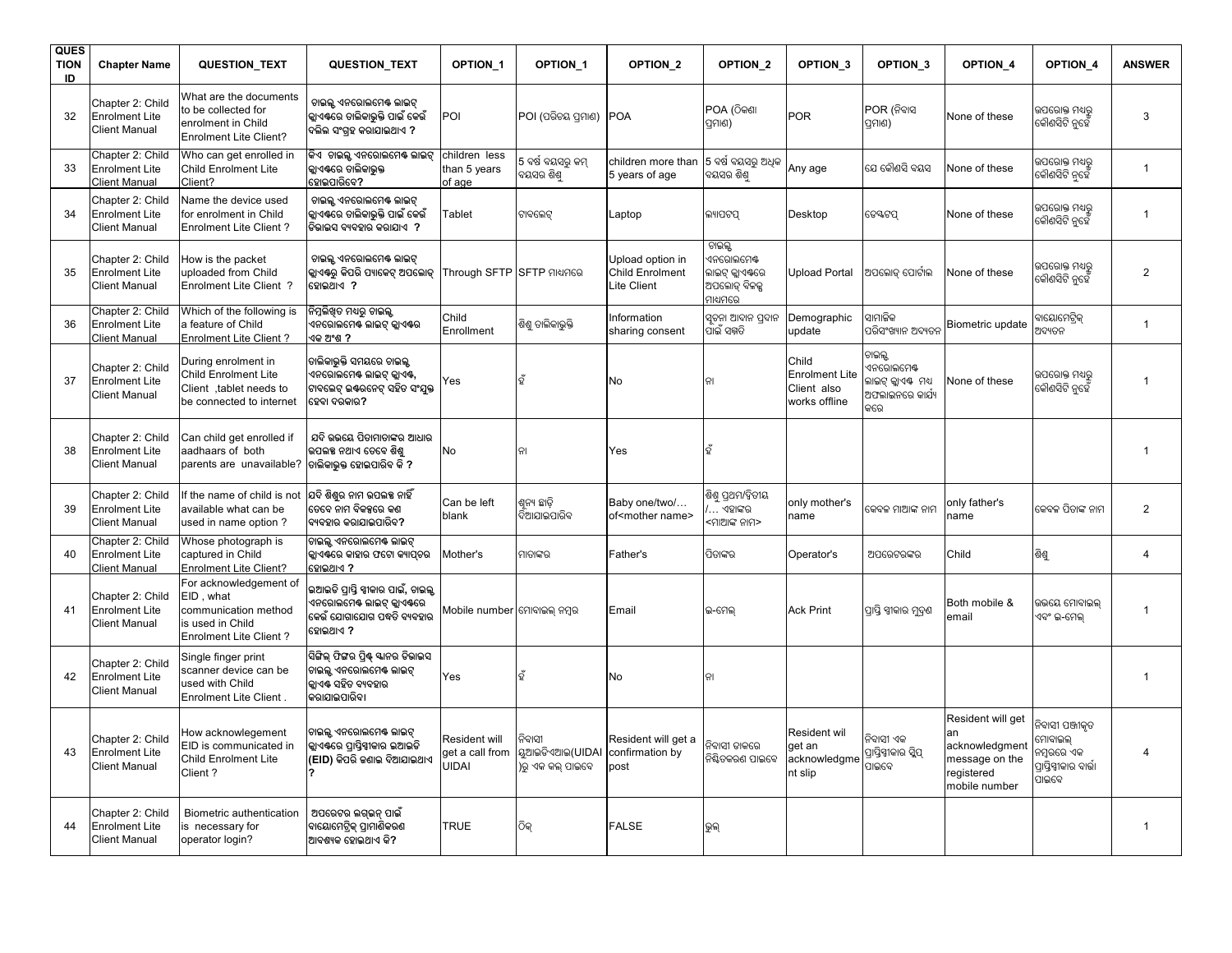| QUES<br><b>TION</b><br>ID | <b>Chapter Name</b>                                               | <b>QUESTION_TEXT</b>                                                                                                                                                           | QUESTION_TEXT                                                                                                                                                             | OPTION <sub>1</sub>  | OPTION <sub>1</sub>     | OPTION <sub>2</sub>             | OPTION <sub>2</sub>         | OPTION_3                     | OPTION <sub>3</sub>      | OPTION_4                  | OPTION_4                         | <b>ANSWER</b>  |
|---------------------------|-------------------------------------------------------------------|--------------------------------------------------------------------------------------------------------------------------------------------------------------------------------|---------------------------------------------------------------------------------------------------------------------------------------------------------------------------|----------------------|-------------------------|---------------------------------|-----------------------------|------------------------------|--------------------------|---------------------------|----------------------------------|----------------|
| 45                        | Chapter 2: Child<br><b>Enrolment Lite</b><br><b>Client Manual</b> | Which of these are<br>mandatory fields in<br>Demographic<br>Information?                                                                                                       | ସାମାଜିକ ପରିସଂଖ୍ୟାନ ସ୍ତୀରେ<br>ଏହି କ୍ଷେତ୍ରଗୁଡ଼ିକ ମଧ୍ୟରୁ କେରାଁଗୁଡ଼ିକ<br>ବାଧ୍ୟତାମଳକ କ୍ଷେତ୍ର ହୋଇଥାଏ?                                                                           | Name                 | ନାମ                     | Age                             | ବୟସ                         | Gender                       | ଲିଙ୍ଗ                    | All of the Above          | ଉପରୋକ୍ତ ସମୟ                      | 4              |
| 46                        | Chapter 2: Child<br><b>Enrolment Lite</b><br><b>Client Manual</b> | Is the address being<br>captured in enrolment<br>through Child Enrolment<br>Lite Client?                                                                                       | ଚାଇଲୁ ଏନରୋଲମେଷ ଲାଇଟ୍<br>କ୍ୱାଏକ ମାଧ୍ୟମରେ ଠିକଣା<br>ଡାଲିକାଭୁକ୍ତିରେ ସାମିଲ୍ କରାଯାଇଛି<br>କି ?                                                                                   | <b>NO</b>            | ନା                      | <b>YES</b>                      | ଟ୍                          |                              |                          |                           |                                  | $\mathbf{1}$   |
| 47                        | Chapter 2: Child<br><b>Enrolment Lite</b><br><b>Client Manual</b> | For enrolment of child,<br>availability of whose<br>aadhaar number is<br>mandatory ?                                                                                           | ତାଲିକାଭୁକ୍ତି ପାଇଁ, କାହାର ଆଧାର<br>ନମ୍ବର ଉପଲକ୍ତ ରହିବା ବାଧ୍ୟତାମ୍ଳକ<br>ହୋଇଥାଏ?                                                                                                | Mother's             | ମାତାଙ୍କର                | Father's                        | ପିତାଙ୍କର                    | Gaurdian                     | ଅଭିଭାବକ                  | Either of option 1<br>& 2 | ବିକଳ୍ପ 1 ଏବଂ 2                   | $\overline{4}$ |
| 48                        | Chapter 2: Child<br><b>Enrolment Lite</b><br><b>Client Manual</b> | Is any local language<br>configurable in Child<br>Enrolment Lite Client?                                                                                                       | ଚାଇଲୁ ଏନରୋଲମେଷ ଲାଇଟ୍<br>କାଏକ କୌଣସି ଛାନରେ ଭାଷାରେ<br>ବିନ୍ୟାସଯୋଗ୍ୟ ହୋଇଥାଏ କି ?                                                                                               | <b>NO</b>            | ନା                      | <b>YES</b>                      | ତଁ                          |                              |                          |                           |                                  | $\mathbf{1}$   |
| 49                        | Chapter 2: Child<br><b>Enrolment Lite</b><br><b>Client Manual</b> | Can child get enrolled in<br>Child Enrolment Lite<br>Client if only aadhaars of<br>both the parents are<br>available, but both the<br>parents are not<br>physically avilable ? | ଯଦି କେବଳ ଉଭୟ ପିତାମାତାଙ୍କର<br>ଆଧାର ଭପଲଞ୍ଚ ରହିଥାଏ ଏବଂ<br>ଭଭୟ ପିତାମାତା ଶାରୀରିକ ଭାବରେ<br>ଭପଛିତ ନଥାତି ତେବେ ଶିଶକ ଚାଇଲୁ<br>ଏନରୋଲମେଷ ଲାଇଟ କାଏଁଷ୍ଟରେ<br>ଡାଲିକାଭକ୍ତ କରାଯାଇପାରିବ କି? | Yes                  |                         | NO                              | ନା                          |                              |                          |                           |                                  | $\overline{2}$ |
| 50                        | Chapter 2: Child<br><b>Enrolment Lite</b><br><b>Client Manual</b> | Which Biometric<br>authetication is used in<br><b>Child Enrolment Lite</b><br>Client?                                                                                          | ଚାଇଲ୍ ଏନରୋଲମେଷ୍ଟ ଲାଇଟ<br>କ୍ଲାଏକରେ କେଉଁ ବାୟୋମେଟିକ<br>ସାମାଶିକରଣ ବ୍ୟବହୃତ ହୋଇଥାଏ ?                                                                                            | Iris                 | ଆଇରିସ୍ ବା ଚକ୍ଷ୍ୱପଟଳ     | Fingerprint                     | ଟିପଚିହ୍ନ                    | <b>OTP</b>                   | ଓଟିପି (OTP)              | None of these             | ଉପରୋକ୍ତ ମଧ୍ୟରୁ<br>କୌଣସିଟି ନହେଁ   | $\overline{2}$ |
| 51                        | Chapter 2: Child<br><b>Enrolment Lite</b><br><b>Client Manual</b> | Does Child Enrolment<br>Lite Client support Iris<br>scan devices for<br>Authentication?                                                                                        | ଚାଇଲୁ ଏନରୋଲମେଷ ଲାଇଟ୍<br>କ୍ଲାଏକ ପ୍ରାମାଣୀକରଣ ପାଇଁ ଆଇରିସ୍ <mark>I</mark> NO<br>ୟାନ୍ ଡିଭାଇସକୁ ସପୋର୍ଟ କରେ କି?                                                                  |                      | ନା                      | <b>YES</b>                      |                             |                              |                          |                           |                                  | $\mathbf{1}$   |
| 52                        | Chapter 2: Child<br><b>Enrolment Lite</b><br><b>Client Manual</b> | Who carries out the<br><b>Client Registration</b><br>process in Child<br><b>Enrolment Lite Client?</b>                                                                         | କିଏ ଚାଇଲୁ ଏନରୋଲମେଷ ଲାଇଟ୍<br>କ୍ଲାଏକରେ କ୍ଲାଏକ ପଞ୍ଜୀକରଣ<br>ପ୍ରକ୍ରିୟା କରିଥାନ୍ତି ?                                                                                             | Registrar<br>admin   | ରେଜିଷ୍ଟର ଆଡ଼ମିନ୍        | EA admin/<br>Nominated Official | EA ଆଡମିନ/<br>ମନୋନିତ ଅଧକାରୀ  | child                        | ଶିଶୁ                     | None of these             | ଉପରୋକ୍ତ ମଧ୍ୟରୁ<br>କୌଣସିଟି ନୁହେଁ  | $\overline{2}$ |
| 53                        | Chapter 2: Child<br><b>Enrolment Lite</b><br><b>Client Manual</b> | Operator can enroll on<br>Child Enrolment Lite<br>Client after                                                                                                                 | ପରେ ଚାଇଲୁ<br>ଅପରେଟର<br>ଏନରୋଲମେଷ ଲାଇଟ୍ କ୍ଲାଏଷରେ<br>ପଞ୍ଜୀକରଣ କରିପାରିବେ।                                                                                                     | Adding<br>Operator   | ଅପରେଟର ଯୋଗ<br>କରିବା ପରେ | Operator<br>Verification        | ଅପରେଟର ଯାଞ୍ଚ<br>ପରେ         |                              |                          |                           |                                  | $\mathbf{1}$   |
| 54                        | Chapter 2: Child<br><b>Enrolment Lite</b><br><b>Client Manual</b> | Is the name of child<br>mandatory for enrolment<br>in Child Enrolment Lite<br>Client?                                                                                          | ଚାଇଲୁ ଏନରୋଲମେଷ ଲାଇଟ୍<br>କ୍ଲାଏକରେ ତାଲିକାଭ଼ିକ ପାଇଁ ଶିଶ୍ର<br>ନାମ ବାଧ୍ୟତାମ୍ଳକ ହୋଇଥାଏ କି ?                                                                                     | Yes                  |                         | No                              | ନା                          |                              |                          |                           |                                  | $\overline{2}$ |
| 55                        | Chapter 2: Child<br><b>Enrolment Lite</b><br><b>Client Manual</b> | How enrolment location<br>is captured in Child<br><b>Enrolment Lite Client?</b>                                                                                                | ଚାଇଲୁ ଏନରୋଲମେଷ ଲାଇଟ୍<br>କ୍ଲାଏକ ତାଲିକାଭକ୍ତି ଅବସ୍ଥାନ କିପରି<br>କ୍ୟାପତର ହୋଇଥାଏ?                                                                                               | Manual data<br>entry | ମାନୁଆଲ୍ ଡାଟା ଏଷ୍ଟି      | With GPS dongle                 | ଟିପିଏସ୍(GPS)<br>ଡୋଙ୍ଗଲ ସହିତ | Input during<br>registration | ପଞ୍ଜୀକରଣ ସମୟରେ<br>ଇନପୁଟ୍ | None of these             | ଉପରୋକ୍ତ ମଧ୍ୟରୁ<br>କୌଣସିଟି ନ୍ୱହେଁ | $\overline{2}$ |
| 56                        | Chapter 2: Child<br><b>Enrolment Lite</b><br><b>Client Manual</b> | Can child be enrolled in<br><b>Child Enrolment Lite</b><br>Client if only EID of<br>either parent is available                                                                 | ଯଦି କେବଳ ପିତାମାତାଙ୍କ ମଧ୍ୟରୁ<br>କଣକର EID ଭପଲକ୍ଷ ରହିଥାଏ<br>ଚାଇଲୁ ଏନରୋଲମେଷ ଲାଇଟ୍<br>କ୍ଲାଏକରେ ଶିଶ୍ୱ ତାଲିକାଭୂକ<br>କରାଯାଇପାରିବ କି?                                              | <b>NO</b>            | ନା                      | ves                             | ଟ୍                          |                              |                          |                           |                                  | $\mathbf{1}$   |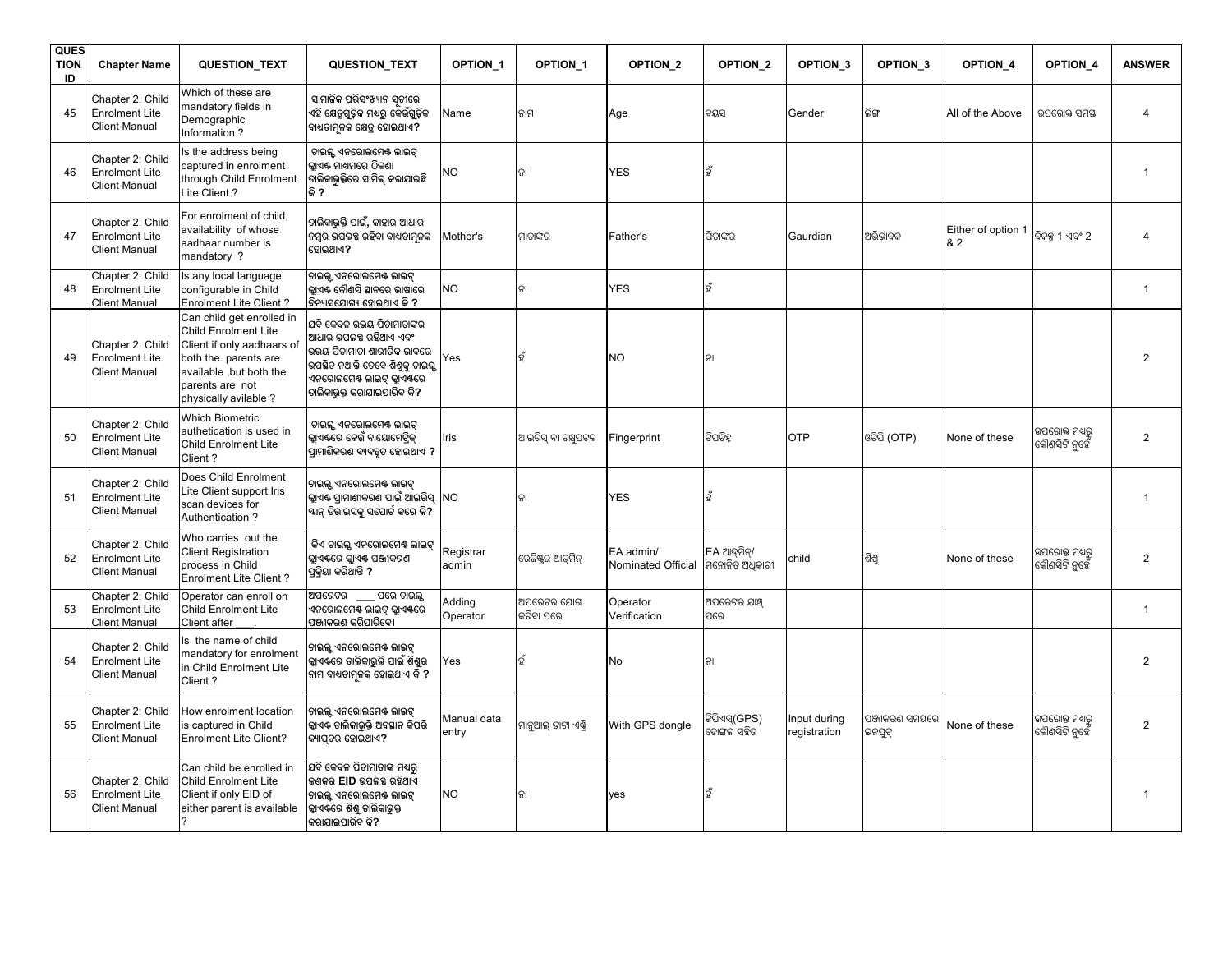| QUES<br><b>TION</b><br>ID | <b>Chapter Name</b>                                               | <b>QUESTION_TEXT</b>                                                                                            | <b>QUESTION_TEXT</b>                                                                                    | OPTION <sub>1</sub>              | OPTION <sub>1</sub>                    | OPTION <sub>2</sub>           | <b>OPTION 2</b>                     | OPTION <sub>3</sub>               | OPTION <sub>3</sub>                      | <b>OPTION 4</b> | OPTION <sub>4</sub>             | <b>ANSWER</b>  |
|---------------------------|-------------------------------------------------------------------|-----------------------------------------------------------------------------------------------------------------|---------------------------------------------------------------------------------------------------------|----------------------------------|----------------------------------------|-------------------------------|-------------------------------------|-----------------------------------|------------------------------------------|-----------------|---------------------------------|----------------|
| 57                        | Chapter 2: Child<br><b>Enrolment Lite</b><br><b>Client Manual</b> | After entering the<br>Aadhaar in parent<br>Aadhaar tab what does<br>ed colour reflect?                          | ପିଡାମାତ ଆଧାର ଟ୍ୟାବ୍ରରେ ଆଧାର<br>ପ୍ରବେଶ କରାଇବା ପରେ ନାଲି ରଂଗ<br>କଣ ପତିଫଳିତ କରେ ?                           | Valid aadhaar                    | ବୈଧ ଆଧାର                               | Invalid aadhaar               | ଅବୈଧ ଆଧାର                           | Parent absent                     | ପିତାମାତା ଅନ୍ୱପସ୍ଥିତ                      | Parent present  | ପିତାମାତା ଉପଛିତ                  | $\overline{2}$ |
| 58                        | Chapter 2: Child<br><b>Enrolment Lite</b><br><b>Client Manual</b> | Photograph captured in<br>Child Enrolment Lite<br>Client contains                                               | ଚାଇଲୁ ଏନରୋଲମେଷ୍ଟ ଲାଇଟ୍<br>କ୍ଲାଏକରେ କ୍ୟାପଚର ହୋଇଥବା<br>ଫଟୋଗାଫ୍ ଧାରଣ କରେ                                   | Photo of child<br>with mother    | ମାଆଙ୍କ ସହିତ ଶିଶ୍ୱର<br>ଫଟୋ              | Photo of child with<br>Father | ପିତାଙ୍କ ସହିତ ଶିଶ୍ୱର<br>ଫଟୋ          | Only Child's<br>photo             | କେବଳ ଶିଶୁର ଫଟୋ                           | Family photo    | ପରିବାରର ଫଟୋ                     | 3              |
| 59                        | Chapter 2: Child<br><b>Enrolment Lite</b><br><b>Client Manual</b> | Child Enrolment Lite<br>Client can be Synched<br>through                                                        | ଚାଇଲୁ ଏନରୋଲମେଷ ଲାଇଟ୍<br>କ୍ଲାଏକ୍ ଏହା ମାଧ୍ୟମରେ ସିଙ୍କ<br>ହୋଇପାରିବ                                          | Setting icon ir<br>home page     | ମୂଳ ପୃଷ୍ଠାରେ ଆଇକନ୍<br>ସେଟ୍ କରିବା       | Upload icon in<br>home page   | ମୂଳ ପୃଷ୍ଠାରେ<br>ଆଇକନ ଅପଲୋଡ<br>କରିବା | Enrolment<br>icon in home<br>page | <u>ୀ</u> ଳପୃଷ୍ଠାରେ<br>ଡାଲିକାଭୁକ୍ତି ଆଇକନ୍ | None of these   | ଉପରୋକ୍ତ ମଧ୍ୟରୁ<br>କୌଶସିଟି ନୁହେଁ | $\mathbf{1}$   |
| 60                        | Chapter 2: Child<br><b>Enrolment Lite</b><br><b>Client Manual</b> | Can Child Enrolment Lite<br>Client support addition o<br>more than one operator?                                | ଚାଇଲ୍ଥ ଏନରୋଲମେଷ ଲାଇଟ୍<br>କ୍ଲାଏକ୍ ଏକର ଅଧିକ ଅପରେଟର<br>ଯୋଗ କରିବା ସପୋର୍ଟ କରିପାରେ<br>କି?                     | Yes                              |                                        | NO                            | ନା                                  |                                   |                                          |                 |                                 | $\mathbf{1}$   |
| 61                        | Chapter 2: Child<br><b>Enrolment Lite</b><br><b>Client Manual</b> | What is required for the<br>de-registration of Child<br>Enrolment Lite Client?                                  | ଚାଇଲୁ ଏନରୋଲମେଷ ଲାଇଟ୍<br>କ୍ୱାଏକ ଡି-ରେଜିଷ୍ଟେସନ (ପଞ୍ଜୀକରଣ<br>ରଦ) ପାଇଁ କଣ ଆବଶ୍ୟକ<br>ହୋଇଥାଏ ?                | EA code                          | ଇଏ(EA) କୋଡ୍                            | Registrar code                | ରେଜିଷ୍କର କୋଡ୍                       | EA login<br>credentials           | EA ଲଗ୍ଇନ୍<br>କେଡେନସିଆଲ୍କ                 | None of these   | ଉପରୋକ୍ତ ମଧ୍ୟର୍<br>କୌଣସିଟି ନହେଁ  | 3              |
| 62                        | Chapter 2: Child<br><b>Enrolment Lite</b><br><b>Client Manual</b> | s it possible to complete<br>child enrolment in Child<br><b>Enrolment Lite Client</b><br>without photograph?    | ଚାଇଲ୍ଲ ଏନରୋଲମେଷ୍ଟ ଲାଇଟ୍<br>କ୍ଲାଏଭରେ ଫଟୋଗାଫ୍ ବ୍ୟତୀତ ଶିଶ୍<br>ତାଲିକାଭକ୍ତି ସଂପର୍ଣ୍ଣ କରିବା ସୟବ କି?           | <b>NO</b>                        | ନା                                     | Yes                           |                                     |                                   |                                          |                 |                                 | $\mathbf{1}$   |
| 63                        | Chapter 2: Child<br><b>Enrolment Lite</b><br><b>Client Manual</b> | s there a option of<br>Capturing demographic<br>details in local language<br>in Child Enrolment Lite<br>Client? | ଚାଇଲ୍ ଏନରୋଲମେଷ୍ଟ ଲାଇଟ<br>କାଏକରେ ସାନୀୟ ଭାଷାରେ<br>ସାମାଜିକ ପରିସଂଖ୍ୟାନ ବିବରଣୀ<br>କ୍ୟାପ୍ତର ବିକଳ୍ପ ରହିଛି କି ? | NO                               | ନା                                     | Yes                           |                                     |                                   |                                          |                 |                                 | $\mathbf{1}$   |
| 64                        | Chapter 2: Child<br><b>Enrolment Lite</b><br><b>Client Manual</b> | Can Child Enrolment Lite<br>Client work without<br>biometric authentication<br>device?                          | ଚାଇଲ୍ ଏନରୋଲମେଷ୍ଟ ଲାଇଟ<br>କ୍ଲାଏକ ବାୟୋମେଟ୍ରିକ୍ ପ୍ରାମାଣୀକରଣ<br>ଡିଭାଇସ ବ୍ୟତୀତ ଚାଲିପାରିବ କି <b>?</b>         | Yes                              |                                        | NO                            | ନା                                  |                                   |                                          |                 |                                 | $\overline{2}$ |
| 65                        | Chapter 2: Child<br><b>Enrolment Lite</b><br><b>Client Manual</b> | List of enrolments done<br>in Child Enrolment Lite<br>Client can be retrieved<br>from                           | ଚାଇଲ୍ଥ ଏନରୋଲମେଷ ଲାଇଟ୍<br>କ୍ୱାଏଷରେ କରାଯାଇଥବା<br>ତାଲିକାଭୁକ୍ତିର ତାଲିକା ଏଥିର<br>ପୁନରୁଦ୍ଧାର କରାଯାଇପାରିବି     | Enrolment<br>con in home<br>page | ମୂଳ ପୃଷ୍ଠାରେ ଥିବା<br>ତାଲିକାଭୁକ୍ତି ଆଇକନ | Enrolment icon in<br>Settings | ସେଟିଂସରେ ଥବା<br>ତାଲିକାଭକ୍ତି ଆଇକନ    | Jpload icon                       | ଅପଲୋଡ ଆଇକନ                               | None of these   | ଉପରୋକ୍ତ ମଧ୍ୟରୁ<br>କୌଣସିଟି ନହେଁ  | $\overline{2}$ |
| 66                        | Chapter 2: Child<br><b>Enrolment Lite</b><br><b>Client Manual</b> | Upload information in<br>Child Enrolment Lite<br>Client can be retrieved<br>from                                | ଚାଇଲୁ ଏନରୋଲମେଷ୍ଟ ଲାଇଟ୍<br>କ୍ଲାଏଷରେ ଅପଲୋଡ୍ ସୂଚନା<br>ଏଥିରୁ ପ୍ରନରୁଦ୍ଧାର କରାଯାଇପାରିବ                        | Jplaod icon in<br>Settings       | ସେଟିଂସରେ ଥବା<br>ଅପଲୋଡ୍ ଆଇକନ୍           | Upload icon in<br>home page   | ମୂଳ ପୃଷ୍ଠାରେ ଥିବା<br>ଅପଲୋଡ୍ ଆଇକନ୍   | Sync icon                         | ସିଙ୍କ୍ ଆଇକନ୍                             | None of these   | ଉପରୋକ୍ତ ମଧ୍ୟର<br>କୌଣସିଟି ନୁହେଁ  | $\mathbf{1}$   |
| 67                        | Chapter 2: Child<br><b>Enrolment Lite</b><br><b>Client Manual</b> | Child without parents<br>can get enrolled through<br><b>Child Enrolment Lite</b><br>Client.                     | ପିତାମାତା ନଥିବା ଶିଶ୍ୱ ଚାଇଲୁ<br>ଏନରୋଲମେଷ ଲାଇଟ୍ କ୍ଲାଏଷ<br>ମାଧ୍ୟମରେ ତାଲିକାଭୁକ୍ତ<br>ହୋଇପାରିବେ ।              | <b>TRUE</b>                      | ଠିକ୍                                   | <b>FALSE</b>                  | ଭୁଲ୍                                |                                   |                                          |                 |                                 | $\overline{2}$ |
| 68                        | Chapter 2: Child<br><b>Enrolment Lite</b><br><b>Client Manual</b> | Enrolment through Child<br><b>Enrolment Lite Client is</b><br>done in                                           | ଚାଇଲୁ ଏନରୋଲମେଷ ଲାଇଟ୍<br>କ୍ଲାଏକରେ ତାଲିକାଭକ୍ତି ଏହା<br>ମାଧ୍ୟମରେ ହୋଇଥାଏ                                     | Offline mode                     | ଅଫ୍ଲାଇନ୍ ମୋଡ                           | Online mode                   | ଅନ୍ଲାଇନ୍ ମୋଡ୍                       |                                   |                                          |                 |                                 | $\overline{2}$ |
| 69                        | Chapter 2: Child<br><b>Enrolment Lite</b><br><b>Client Manual</b> | n Child Enrolment Lite<br>Client either of the<br>Parents' Aadhaar is<br>authenticated.                         | ଚାଇଲ୍ଥ ଏନରୋଲମେଷ୍ଟ ଲାଇଟ୍<br>କ୍ଲାଏକ୍ତରେ ପିତାମାତାଙ୍କ ମଧ୍ୟରୁ<br>କାହାର ବି ଆଧାର ପ୍ରାମାଣୀକୃତ<br>ହୋଇଛି ।        | During<br>Enrolment              | ତାଲିକାଭୁକ୍ତି ସମୟରେ                     | <b>After Enrolment</b>        | ତାଲିକାଭୁକ୍ତି ପରେ                    | Not<br>Authenticated              | ପାମାଣୀକରଣ<br>ହୋଇନାହିଁ                    | None of these   | ଉପରୋକ୍ତ ମଧ୍ୟରୁ<br>କୌଣସିଟି ନହେଁ  | $\mathbf{1}$   |